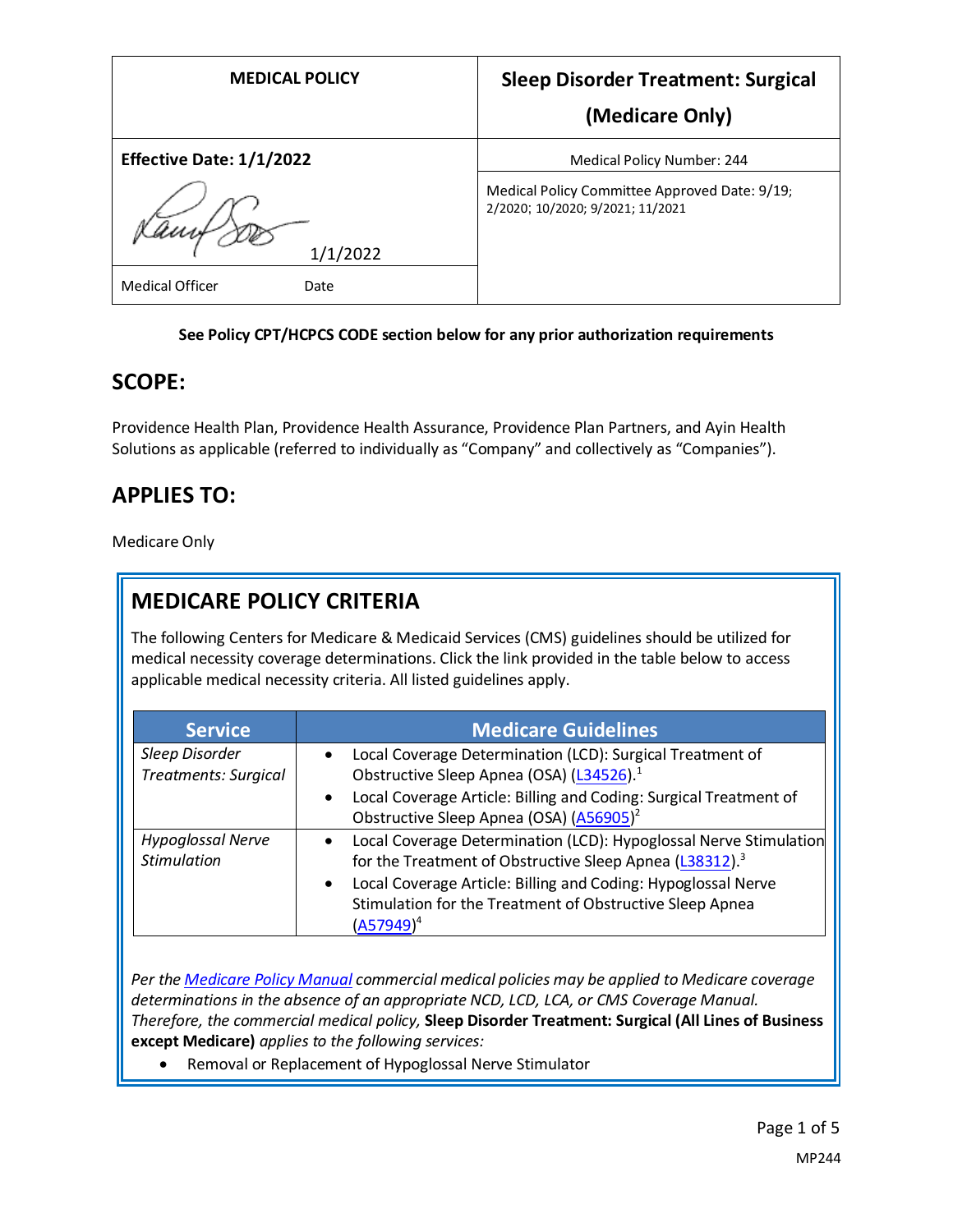**(Medicare Only)**

### **BILLING GUIDELINES**

Please see the following Local Coverage Articles for applicable billing guidelines:

- Local Coverage Article: Billing and Coding: Surgical Treatment of Obstructive Sleep Apnea (OSA) [\(A56905\)](https://www.cms.gov/medicare-coverage-database/details/article-details.aspx?articleId=56905) 2
- Local Coverage Article: Billing and Coding: Hypoglossal Nerve Stimulation for the Treatment of Obstructive Sleep Apnea [\(A57949\)](https://www.cms.gov/medicare-coverage-database/details/article-details.aspx?articleId=57949)<sup>4</sup>

#### *Laser-assisted Uvulopalatoplasty*

LAUP must not be billed as 42145, Palatopharyngoplasty (e.g., uvulopalatopharyngoplasty, uvulopharyngoplasty). This code is not appropriate for this procedure. If LAUP is billed for denial purposes, it should be coded as 42299, (unlisted procedure, palate, uvula) with "LAUP" in the electronic narrative 2400/SV101-7 equivalent to line 19 of the CMS 1500 form.

#### *Somnoplasty™*

Somnoplasty™ is a trade name for palate reduction with the Somnoplasty™ System of Somnus Medical Systems. Somnoplasty™ must not be billed as 42145. This code is not appropriate for this procedure. If Somnoplasty™ is billed for denial purposes, it should be coded as 42299, (unlisted procedure, palate, uvula) with "Somnoplasty™" in the electronic narrative 2400/SV101-7 equivalent to line 19 of the CMS 1500 form.

#### *Pillar Procedure™*

The Pillar Procedure™ is a trade name for palatal implants. This procedure should be billed by the physician as 42299 (unlisted procedure, palate, uvula) with "Pillar Procedure™" or "palatal implant" in the electronic narrative 2400/SV101-7 equivalent to line 19 of the CMS 1500 form. Hospital outpatient would use code C9727.

## **CPT/HCPCS CODES**

| <b>Medicare Only</b>                |                                                                                                                                                                                                         |  |
|-------------------------------------|---------------------------------------------------------------------------------------------------------------------------------------------------------------------------------------------------------|--|
| <b>Prior Authorization Required</b> |                                                                                                                                                                                                         |  |
| 0466T                               | TERMED 12/31/2021<br>Insertion of chest wall respiratory sensor electrode or electrode array, including<br>connection to pulse generator (List separately in addition to code for primary<br>procedure) |  |
| 0467T                               | TERMED 12/31/2021<br>Revision or replacement of chest wall respiratory sensor electrode or electrode array,<br>including connection to existing pulse generator                                         |  |
| 0468T                               | TERMED 12/31/2021<br>Removal of chest wall respiratory sensor electrode or electrode array                                                                                                              |  |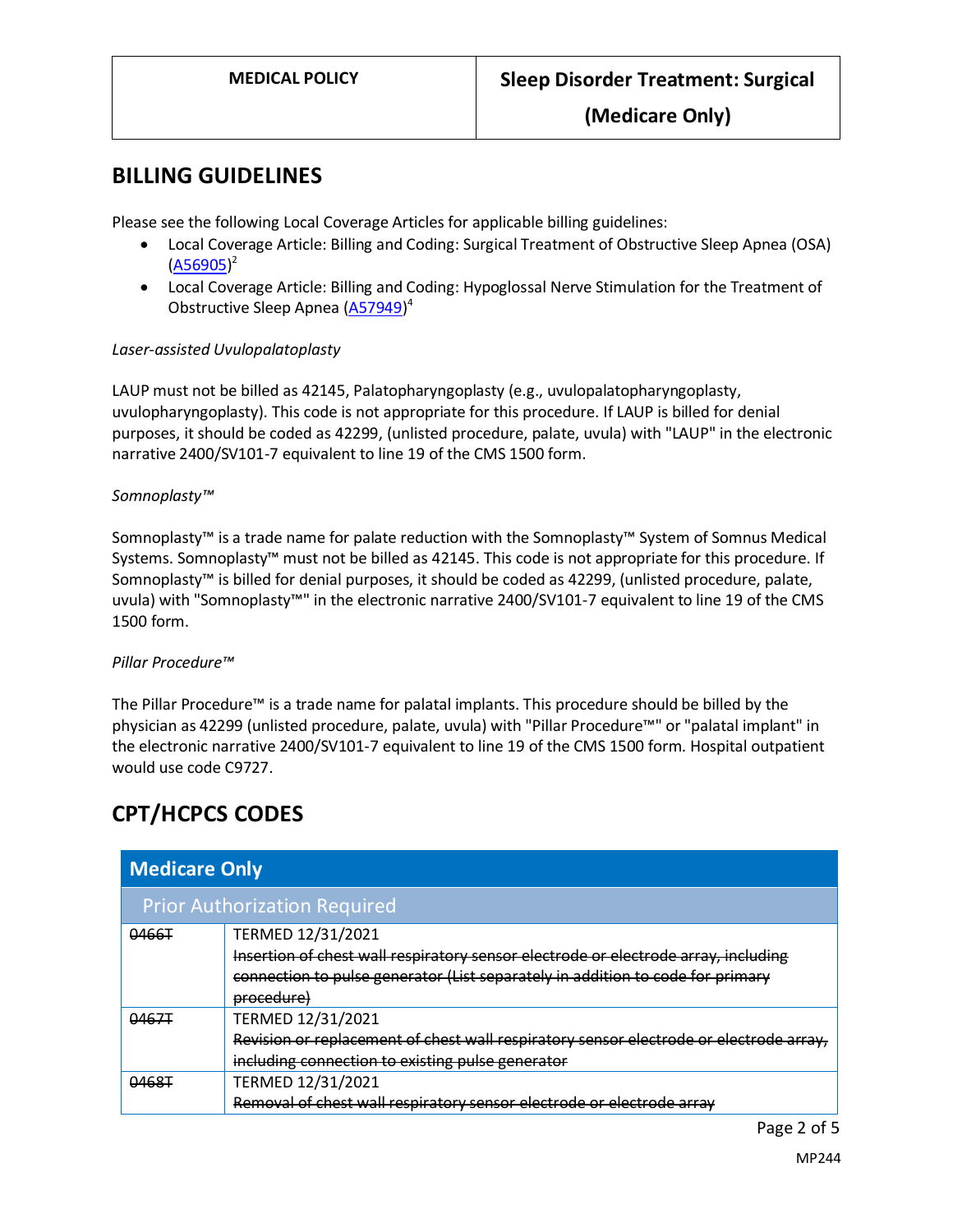# **MEDICAL POLICY Sleep Disorder Treatment: Surgical**

**(Medicare Only)**

| 21110                           | Application of interdental fixation device for conditions other than fracture or                     |  |
|---------------------------------|------------------------------------------------------------------------------------------------------|--|
|                                 | dislocation, includes removal                                                                        |  |
| 21141                           | Reconstruction midface, lefort i; single piece, segment movement in any direction                    |  |
|                                 | (eg, for long face syndrome), without bone graft                                                     |  |
| 21142                           | Reconstruction midface, LeFort I; 2 pieces, segment movement in any direction,                       |  |
|                                 | without bone graft                                                                                   |  |
| 21143                           | Reconstruction midface, LeFort I; 3 or more pieces, segment movement in any                          |  |
|                                 | direction, without bone graft                                                                        |  |
| 21145                           | Reconstruction midface, lefort i; single piece, segment movement in any direction,                   |  |
|                                 | requiring bone grafts (includes obtaining autografts)                                                |  |
|                                 | Reconstruction midface, LeFort I; 2 pieces, segment movement in any direction,                       |  |
| 21146                           | requiring bone grafts (includes obtaining autografts) (eg, ungrafted unilateral alveolar             |  |
|                                 | cleft)                                                                                               |  |
|                                 | Reconstruction midface, LeFort I; 3 or more pieces, segment movement in any                          |  |
| 21147                           | direction, requiring bone grafts (includes obtaining autografts) (eg, ungrafted                      |  |
|                                 | bilateral alveolar cleft or multiple osteotomies)                                                    |  |
| 21196                           | Reconstruction of mandibular rami and/or body, sagittal split; with internal rigid                   |  |
|                                 | fixation                                                                                             |  |
| 21198                           | Osteotomy, mandible, segmental                                                                       |  |
| 21199                           | Osteotomy, mandible, segmental; with genioglossus advancement                                        |  |
| 21206                           | Osteotomy, maxilla, segmental (eg, Wassmund or Schuchard)                                            |  |
| 21685                           | Hyoid myotomy and suspension                                                                         |  |
|                                 | Ablation, soft tissue of inferior turbinates, unilateral or bilateral, any method (eg,               |  |
| 30801                           | electrocautery, radiofrequency ablation, or tissue volume reduction); superficial                    |  |
| 30802                           | Ablation, soft tissue of inferior turbinates, unilateral or bilateral, any method (eg,               |  |
|                                 | electrocautery, radiofrequency ablation, or tissue volume reduction); intramural (ie,<br>submucosal) |  |
| 42120                           | Resection of palate or extensive resection of lesion                                                 |  |
| 42140                           | Uvulectomy, excision of uvula                                                                        |  |
| 42145                           | Palatopharyngoplasty (eg, uvulopalatopharyngoplasty, uvulopharyngoplasty)                            |  |
| 42235                           | Repair of anterior palate, including vomer flap                                                      |  |
| 42950                           | Pharyngoplasty (plastic or reconstructive operation on pharynx)                                      |  |
| 64568                           | Incision for implantation of cranial nerve (eg, vagus nerve) neurostimulator electrode               |  |
|                                 | array and pulse generator                                                                            |  |
| 64582                           | Open implantation of hypoglossal nerve neurostimulator array, pulse generator, and                   |  |
|                                 | distal respiratory sensor electrode or electrode array                                               |  |
| 64583                           | Revision or replacement of hypoglossal nerve neurostimulator array and distal                        |  |
|                                 | respiratory sensor electrode or electrode array, including connection to existing pulse              |  |
|                                 | generator                                                                                            |  |
| 64584                           | Removal of hypoglossal nerve neurostimulator array, pulse generator, and distal                      |  |
|                                 | respiratory sensor electrode or electrode array                                                      |  |
| No Prior Authorization Required |                                                                                                      |  |
| 30140                           | Submucous resection inferior turbinate, partial or complete, any method                              |  |
| 31600                           | Tracheostomy, planned (separate procedure);                                                          |  |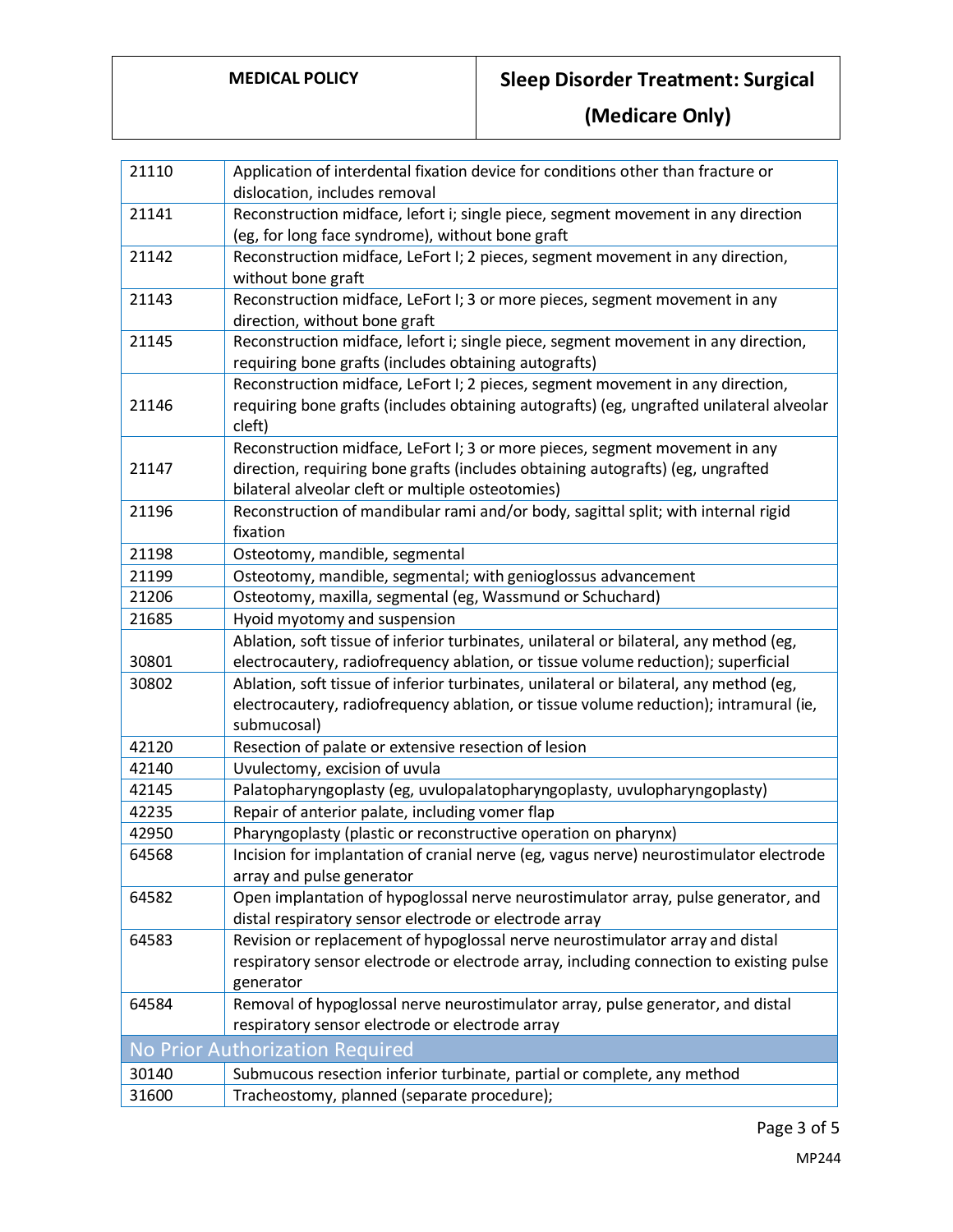**(Medicare Only)**

| Tracheostomy, fenestration procedure with skin flaps                                          |  |  |
|-----------------------------------------------------------------------------------------------|--|--|
| Destruction of lesion, palate or uvula (thermal, cryo or chemical)                            |  |  |
| Palatoplasty for cleft palate; attachment pharyngeal flap                                     |  |  |
| Lengthening of palate, and pharyngeal flap                                                    |  |  |
| <b>Not Covered</b>                                                                            |  |  |
| Tongue base suspension, permanent suture technique                                            |  |  |
| Submucosal ablation of the tongue base, radiofrequency, 1 or more sites, per session          |  |  |
| Insertion of implants into the soft palate; minimum of three implants                         |  |  |
| Laser-assisted uvulopalatoplasty (laup)                                                       |  |  |
| <b>Unlisted Procedure</b>                                                                     |  |  |
| All unlisted codes will be reviewed for medical necessity, correct coding, and pricing at the |  |  |
| claim level. If an unlisted code is billed related to services addressed in this policy then  |  |  |
| prior-authorization is required.                                                              |  |  |
| Unlisted procedure, tongue, floor of mouth                                                    |  |  |
| Unlisted procedure, palate, uvula                                                             |  |  |
| Unlisted procedure, nervous system                                                            |  |  |
|                                                                                               |  |  |

## **INSTRUCTIONS FOR USE**

Company Medical Policies serve as guidance for the administration of plan benefits. Medical policies do not constitute medical advice nor a guarantee of coverage. Company Medical Policies are reviewed annually and are based upon published, peer-reviewed scientific evidence and evidence-based clinical practice guidelines that are available as of the last policy update. The Companies reserve the right to determine the application of Medical Policies and make revisions to Medical Policies at any time. Providers will be given at least 60-days' notice of policy changes that are restrictive in nature.

The scope and availability of all plan benefits are determined in accordance with the applicable coverage agreement. Any conflict or variance between the terms of the coverage agreement and Company Medical Policy will be resolved in favor of the coverage agreement.

## **REGULATORY STATUS**

### Mental Health Parity Statement

Coverage decisions are made on the basis of individualized determinations of medical necessity and the experimental or investigational character of the treatment in the individual case. In cases where medical necessity is not established by policy for specific treatment modalities, evidence not previously considered regarding the efficacy of the modality that is presented shall be given consideration to determine if the policy represents current standards of care.